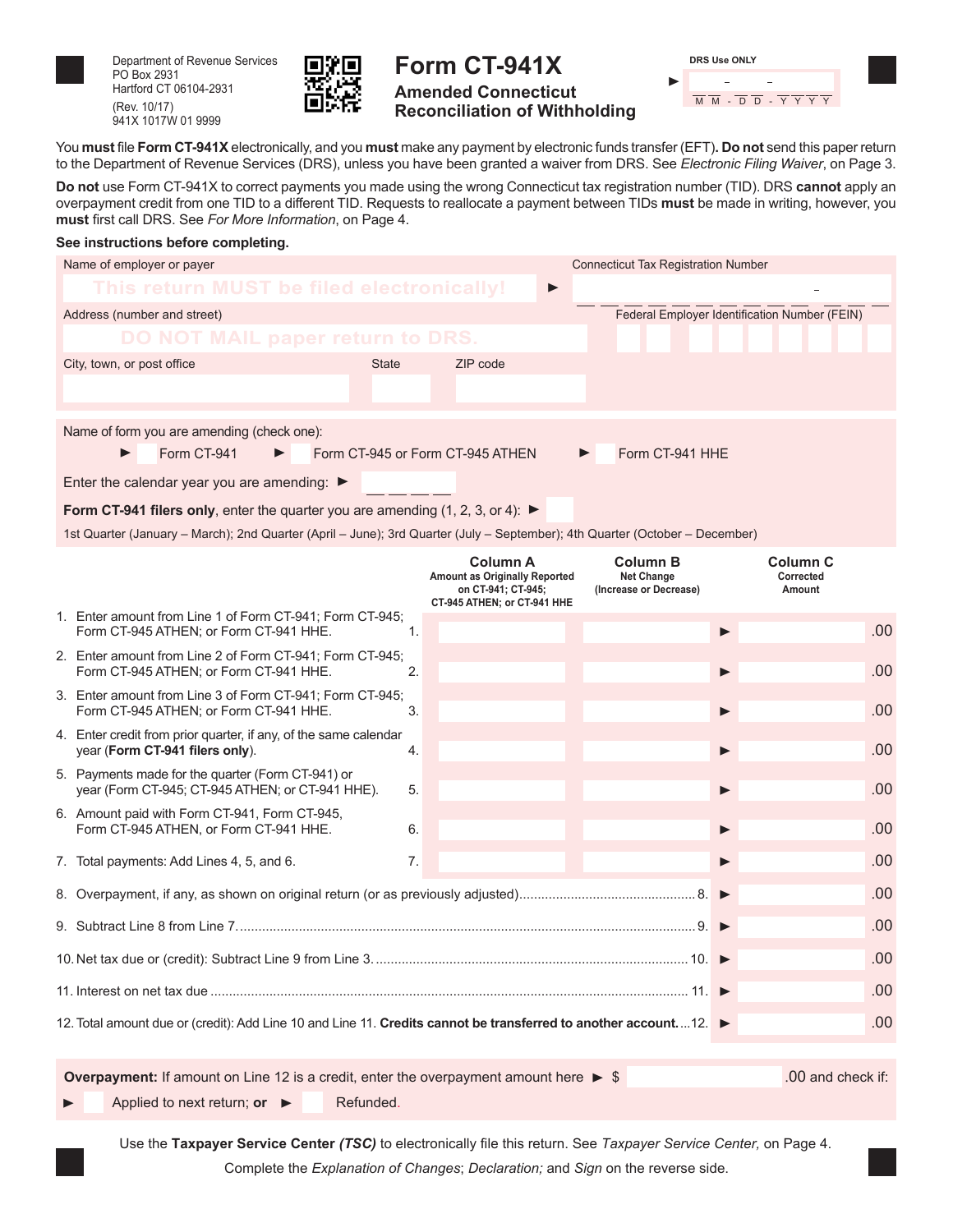



| Connecticut tax registration number |  |  |  |  |  |  |  |  |  |  |  |  |  |
|-------------------------------------|--|--|--|--|--|--|--|--|--|--|--|--|--|
|                                     |  |  |  |  |  |  |  |  |  |  |  |  |  |

### **Explanation of Changes to the Connecticut Reconciliation**

Enter the line number from Page 1 for each item you are changing and give the reason for each change. You must retain all supporting forms and schedules for items changed.

\_\_\_\_\_\_\_\_\_\_\_\_\_\_\_\_\_\_\_\_\_\_\_\_\_\_\_\_\_\_\_\_\_\_\_\_\_\_\_\_\_\_\_\_\_\_\_\_\_\_\_\_\_\_\_\_\_\_\_\_\_\_\_\_\_\_\_\_\_\_\_\_\_\_\_\_\_\_\_\_\_\_\_\_\_\_\_\_\_\_\_\_\_\_\_\_\_\_\_\_\_\_\_\_\_\_\_\_\_\_\_\_\_\_\_\_\_\_\_\_\_\_\_\_\_\_\_ \_\_\_\_\_\_\_\_\_\_\_\_\_\_\_\_\_\_\_\_\_\_\_\_\_\_\_\_\_\_\_\_\_\_\_\_\_\_\_\_\_\_\_\_\_\_\_\_\_\_\_\_\_\_\_\_\_\_\_\_\_\_\_\_\_\_\_\_\_\_\_\_\_\_\_\_\_\_\_\_\_\_\_\_\_\_\_\_\_\_\_\_\_\_\_\_\_\_\_\_\_\_\_\_\_\_\_\_\_\_\_\_\_\_\_\_\_\_\_\_\_\_\_\_\_\_\_ \_\_\_\_\_\_\_\_\_\_\_\_\_\_\_\_\_\_\_\_\_\_\_\_\_\_\_\_\_\_\_\_\_\_\_\_\_\_\_\_\_\_\_\_\_\_\_\_\_\_\_\_\_\_\_\_\_\_\_\_\_\_\_\_\_\_\_\_\_\_\_\_\_\_\_\_\_\_\_\_\_\_\_\_\_\_\_\_\_\_\_\_\_\_\_\_\_\_\_\_\_\_\_\_\_\_\_\_\_\_\_\_\_\_\_\_\_\_\_\_\_\_\_\_\_\_\_ \_\_\_\_\_\_\_\_\_\_\_\_\_\_\_\_\_\_\_\_\_\_\_\_\_\_\_\_\_\_\_\_\_\_\_\_\_\_\_\_\_\_\_\_\_\_\_\_\_\_\_\_\_\_\_\_\_\_\_\_\_\_\_\_\_\_\_\_\_\_\_\_\_\_\_\_\_\_\_\_\_\_\_\_\_\_\_\_\_\_\_\_\_\_\_\_\_\_\_\_\_\_\_\_\_\_\_\_\_\_\_\_\_\_\_\_\_\_\_\_\_\_\_\_\_\_\_ \_\_\_\_\_\_\_\_\_\_\_\_\_\_\_\_\_\_\_\_\_\_\_\_\_\_\_\_\_\_\_\_\_\_\_\_\_\_\_\_\_\_\_\_\_\_\_\_\_\_\_\_\_\_\_\_\_\_\_\_\_\_\_\_\_\_\_\_\_\_\_\_\_\_\_\_\_\_\_\_\_\_\_\_\_\_\_\_\_\_\_\_\_\_\_\_\_\_\_\_\_\_\_\_\_\_\_\_\_\_\_\_\_\_\_\_\_\_\_\_\_\_\_\_\_\_\_

#### **Declaration**

I declare that (check the appropriate box)

All overwithheld Connecticut income taxes for the current calendar year were repaid to employees prior to the end of the current calendar year. (You must keep in your records each employee's written receipt showing the date and amount of repayment.)

None of this refund or credit was withheld from employees.

I further declare under the penalty of law that I have examined this return (including any accompanying schedules and statements) and to the best of my knowledge and belief, it is true, complete, and correct. I understand the penalty for willfully delivering a false return or document to the Department of Revenue Services (DRS) is a fine of not more than \$5,000, imprisonment for not more than five years, or both. The declaration of a paid preparer other than the taxpayer is based on all information of which the preparer has any knowledge.

| <b>Sign Here</b>       | Signature of employer or payer            |                  | Date (MMDDYYYY) |
|------------------------|-------------------------------------------|------------------|-----------------|
| Keep a                 | This return MUST be filed electronically! |                  |                 |
| copy of<br>this return | Paid preparer's signature                 | Date (MMDDYYYY)  | <b>FEIN</b>     |
| for your<br>records.   | DO NOT MAIL paper return to DRS.          |                  |                 |
|                        | Firm name and address                     | Telephone number |                 |
|                        |                                           |                  |                 |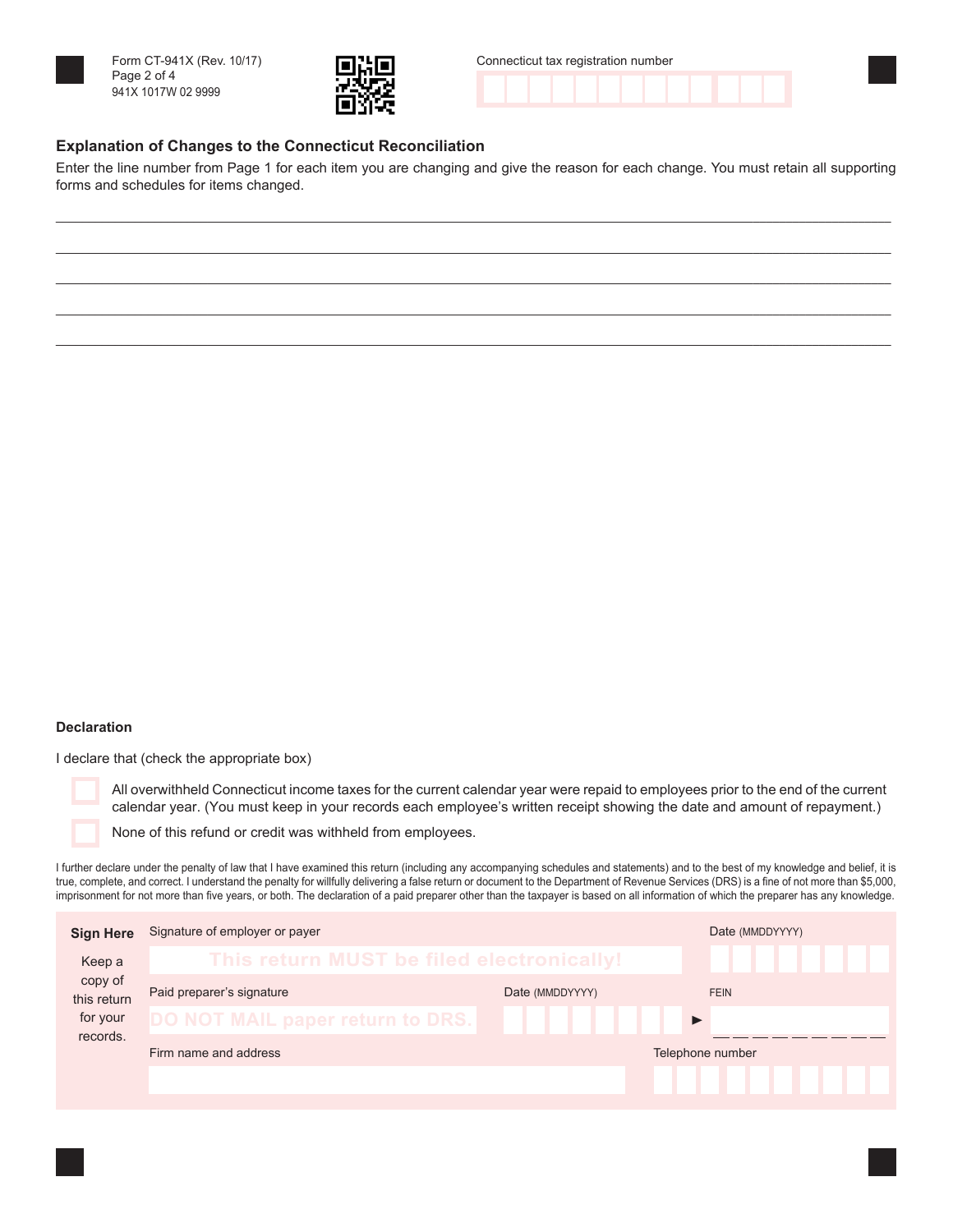## **General Instructions**

Use Form CT-941X to correct **Form CT-941**, *Connecticut Quarterly Reconciliation of Withholding*, **Form CT-945**, *Connecticut Annual Reconciliation of Withholding for Nonpayroll Amounts*, **Form CT-945 ATHEN**, *Connecticut Annual Reconciliation of Withholding for Nonpayroll Amounts*, or **Form CT-941 HHE**, *Connecticut Reconciliation of Withholding for Household Employers*, as it was originally filed.

Form CT-941X can only be used to correct a single period. If additional periods require correction, or if you are amending for more than one type of return, a separate Form CT-941X must be completed for each period and for each type of return that you are amending.

### **When to File**

This form **must** be filed before the end of the current calendar year to correct Connecticut income tax withholding errors made during the same calendar year. This form may not be filed after the end of the calendar year to correct Connecticut income tax withholding errors made during that calendar year unless to correct an administrative error.

To claim a refund for the overpayment of Connecticut withholding tax, Form CT-941X **must** be filed within three years from the due date of the original return. If you filed federal Form 941-X, Adjusted Employer's Quarterly Federal Tax Return or Claim for Refund, or federal Form 945-X, Adjusted Annual Return of Withheld Federal Income Tax or Claim for Refund, you **must** file Form CT-941X no later than 90 days after the final determination by the Internal Revenue Service (IRS).

If the tax reported on your federal Form 941, Employer's Quarterly Federal Tax Return, or federal Form 945, Annual Return of Withheld Federal Income Tax, is changed or corrected by the IRS or other competent authority, and the change increases or decreases your Connecticut withholding tax liability, you **must** file Form CT-941X to report the change or correction no later than 90 days after the final determination of the change or correction.

## **Requirement to File and Pay Electronically**

#### **Form CT-941X, and any amount due, must be filed and paid electronically.**

Generally, a payment made electronically is a payment made by electronic funds transfer (EFT). See **Informational Publication 2014(15)**, *Filing and Paying Connecticut Taxes Electronically*.

Only taxpayers that receive a waiver from electronic filing from DRS may file paper withholding forms. See *Electronic Filing Waiver*, below.

Use the **Taxpayer Service Center (***TSC***)** to electronically file this return. See *Taxpayer Service Center*, on Page 4.

## **Electronic Filing Waiver**

To request a waiver from the electronic filing requirement visit **www.ct.gov/drs/TSCfiling** and complete **Form DRS-EWVR**, *Electronic Filing and Payment Waiver Request*.

If you received a waiver from the electronic filing and payment requirement from DRS, make check payable to Commissioner of Revenue Services. Write your Connecticut Tax Registration Number and the calendar quarter to which the payment applies on your check. Attach a copy of all applicable schedules and forms. Mail the completed return, attachments, and payment, if applicable, to the address on the front.

**Penalty for Failure to Pay Electronically:** The following graduated penalty amounts will apply if you fail to remit payments electronically:

- First offense  $-$  10% penalty on the amount of the required tax payment, but not more than \$2,500;
- Second offense  $-10\%$  penalty, but not more than \$10,000; **and**
- Third and subsequent offenses 10% penalty.

### **Information Section**

Enter the employer's or payer's name, address, Connecticut Tax Registration Number, and Federal Employer Identification Number (FEIN) in the spaces provided.

Check the appropriate box to indicate the type of form you are amending.

Enter the calendar year you are amending.

Form CT-941 filers **only**, enter the quarter you are amending (1, 2, 3, or 4); enter 1 for the first quarter (January – March); enter 2 for the second quarter (April – June); enter 3 for the third quarter (July – September); or enter 4 for the fourth quarter (October – December).